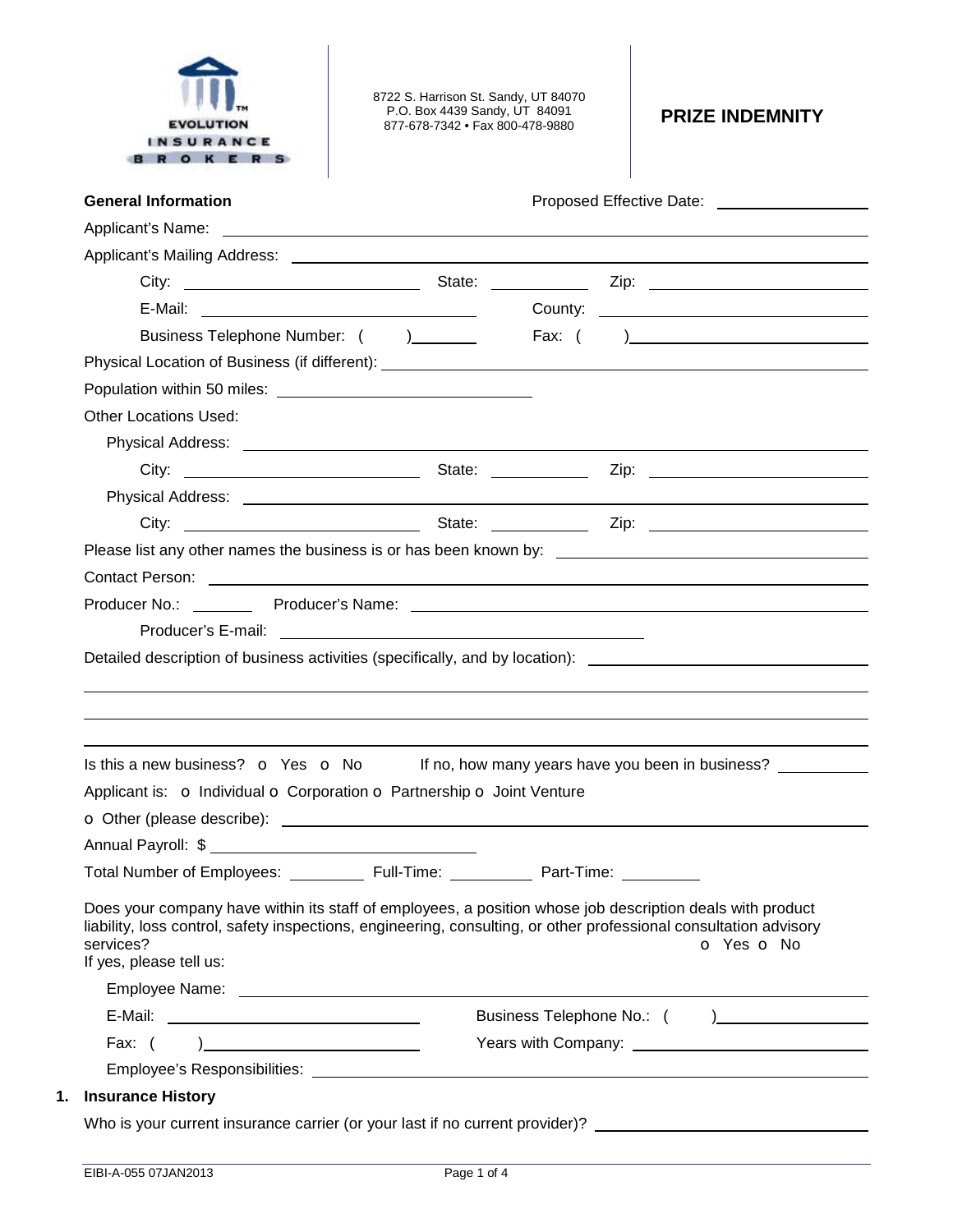Provide name(s) for all insurance companies that have provided Applicant insurance for the last three years:

|                        | Coverage: | Coverage: | Coverage: |
|------------------------|-----------|-----------|-----------|
| Company Name           |           |           |           |
| <b>Expiration Date</b> |           |           |           |
| <b>Annual Premium</b>  | ۰D        | S         | ີ         |

Has the Applicant or any predecessor or related person or entity ever had a claim? **o** Yes **o** No Attach a five year loss/claims history, including details. (REQUIRED)

Have you had any incident, event, occurrence, loss, or Wrongful Act which might give rise to a Claim covered by this Policy, prior to the inception of this Policy? **o** Yes **o** No

If yes, please explain:

Has the Applicant, or anyone on the Applicant's behalf, attempted to place this risk in standard markets? o Yes o No

If the standard markets are declining placement, please explain why:

## **2. Desired Insurance**

### **Limit of Liability - Professional Liability Coverage:**

|         | Per Act/Aggregate     |         | Per Person/Per Act/Aggregate    |  |  |
|---------|-----------------------|---------|---------------------------------|--|--|
| $\circ$ | \$50,000/\$100,000    | $\circ$ | \$25,000/\$50,000/\$100,000     |  |  |
| $\circ$ | \$150,000/\$300,000   | $\circ$ | \$75,000/\$150,000/\$300,000    |  |  |
| $\circ$ | \$250,000/\$1,000,000 | $\circ$ | \$100,000/\$250,000/\$1,000,000 |  |  |
| $\circ$ | \$500,000/\$1,000,000 | $\circ$ | \$250,000/\$500,000/\$1,000,000 |  |  |
| $\circ$ | :Dther                | $\circ$ | Other:                          |  |  |

**Self Insured Retention (SIR):** o \$1,000 (Minimum) o \$1,500 o \$2,500 o \$5,000 o \$10,000

# **3. Business Activities**

- 1. Person providing accounting and tax services:
	- a. Name:
	- b. Address:
- 2. Location of events:
- 3. Date(s) of event(s):

- 4. For all events:
	- a. Describe or attach all rules:

b. Describe controls or how contest will be marshaled (requires at least two witnesses):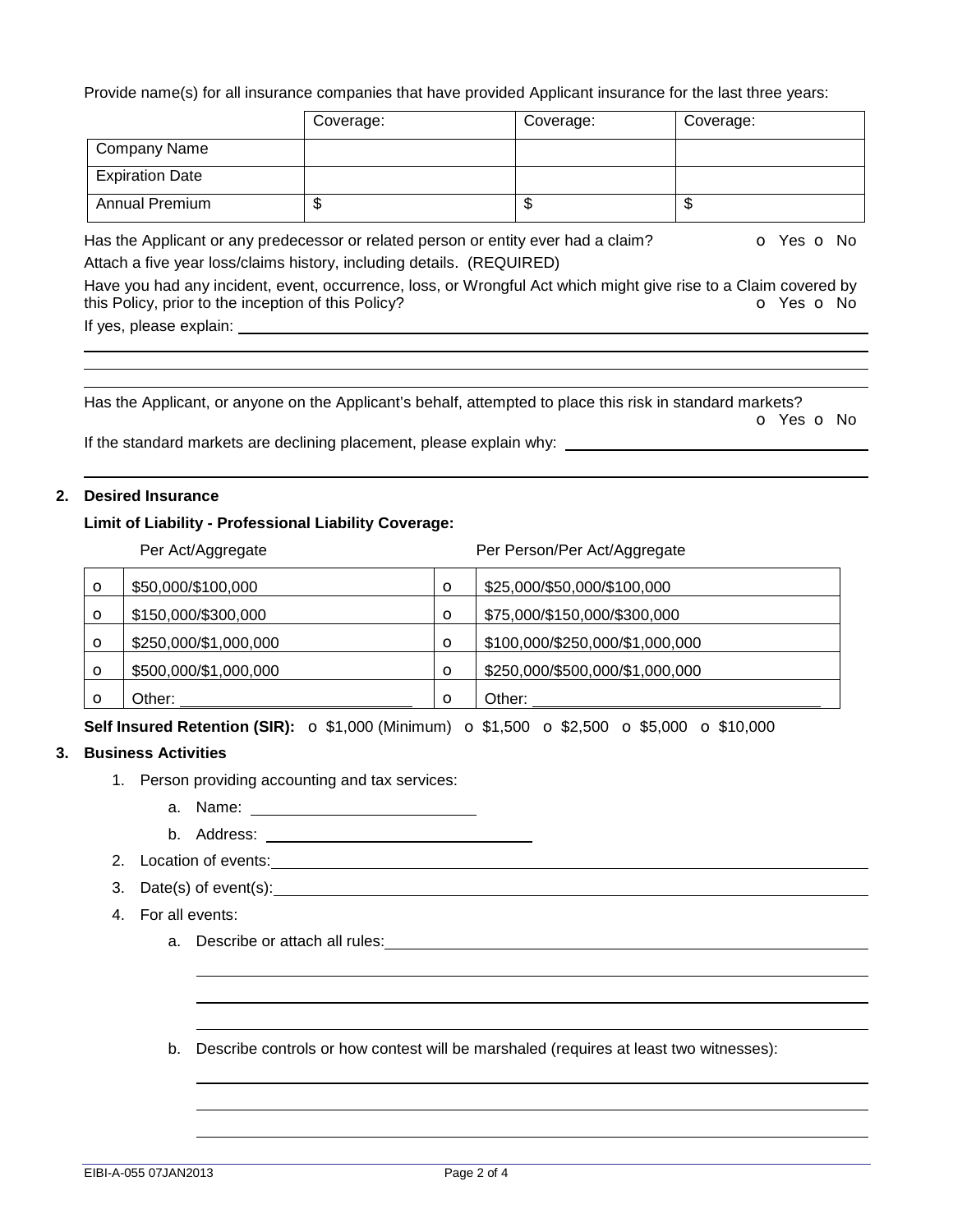c. Who will be in charge of event and compliance with all rules:

Name:

| Telephone: |  |
|------------|--|
|------------|--|

Day:  $($  )  $)$  Night:  $($   $)$ 

5. Hole in One events:

| <b>EVENT</b><br># | <b>DATE OF</b><br><b>EVENT</b> | <b>HOLE#</b> | <b>YARDAGE</b><br><b>TO HOLE</b> | # OF<br><b>PLAYERS</b> | <b>PRIZE AMOUNT</b> | <b>DESCRIPTION OF</b><br><b>PRIZE</b> |
|-------------------|--------------------------------|--------------|----------------------------------|------------------------|---------------------|---------------------------------------|
| 1                 |                                |              |                                  |                        |                     |                                       |
| $\overline{2}$    |                                |              |                                  |                        |                     |                                       |
| 3                 |                                |              |                                  |                        |                     |                                       |
| $\overline{4}$    |                                |              |                                  |                        |                     |                                       |
| $\overline{5}$    |                                |              |                                  |                        |                     |                                       |
| 6                 |                                |              |                                  |                        |                     |                                       |
| $\overline{7}$    |                                |              |                                  |                        |                     |                                       |
| 8                 |                                |              |                                  |                        |                     |                                       |
| 9                 |                                |              |                                  |                        |                     |                                       |
| 10                |                                |              |                                  |                        |                     |                                       |
| 11                |                                |              |                                  |                        |                     |                                       |

### 6. Other than Hole in One:

a. Type of contest:

b. Description of how prize is to be won:

- c. Prize amount:
- d. Description of prize:
- e. Number of participants:
- f. Number of tries at prize:
- g. Has contest been held previously? The contest of Yes of No. The Contest of No. The Contest of No. The Contest of No. The Contest of No. The Contest of No. The Contest of No. The Contest of No. The Contest of No. The Con

### If yes:

- i. How many times?
- ii. What was result:

h. Describe conditions required in order to win prize:

i. Other remarks:

### **REPRESENTATIONS AND WARRANTIES**

The "Applicant" is the party to be named as the "Insured" in any insuring contract if issued. By signing this Application, the Applicant for insurance hereby represents and warrants that the information provided in the Application, together with all supplemental information and documents provided in conjunction with the Application, is true, correct, inclusive of all relevant and material information necessary for the Insurer to accurately and completely assess the Application, and is not misleading in any way. The Applicant further represents that the Applicant understands and agrees as follows: (i) the Insurer can and will rely upon the Application and supplemental information provided by the Applicant, and any other relevant information, to assess the Applicant's request for insurance coverage and to quote and potentially bind, price, and provide coverage; (ii) the